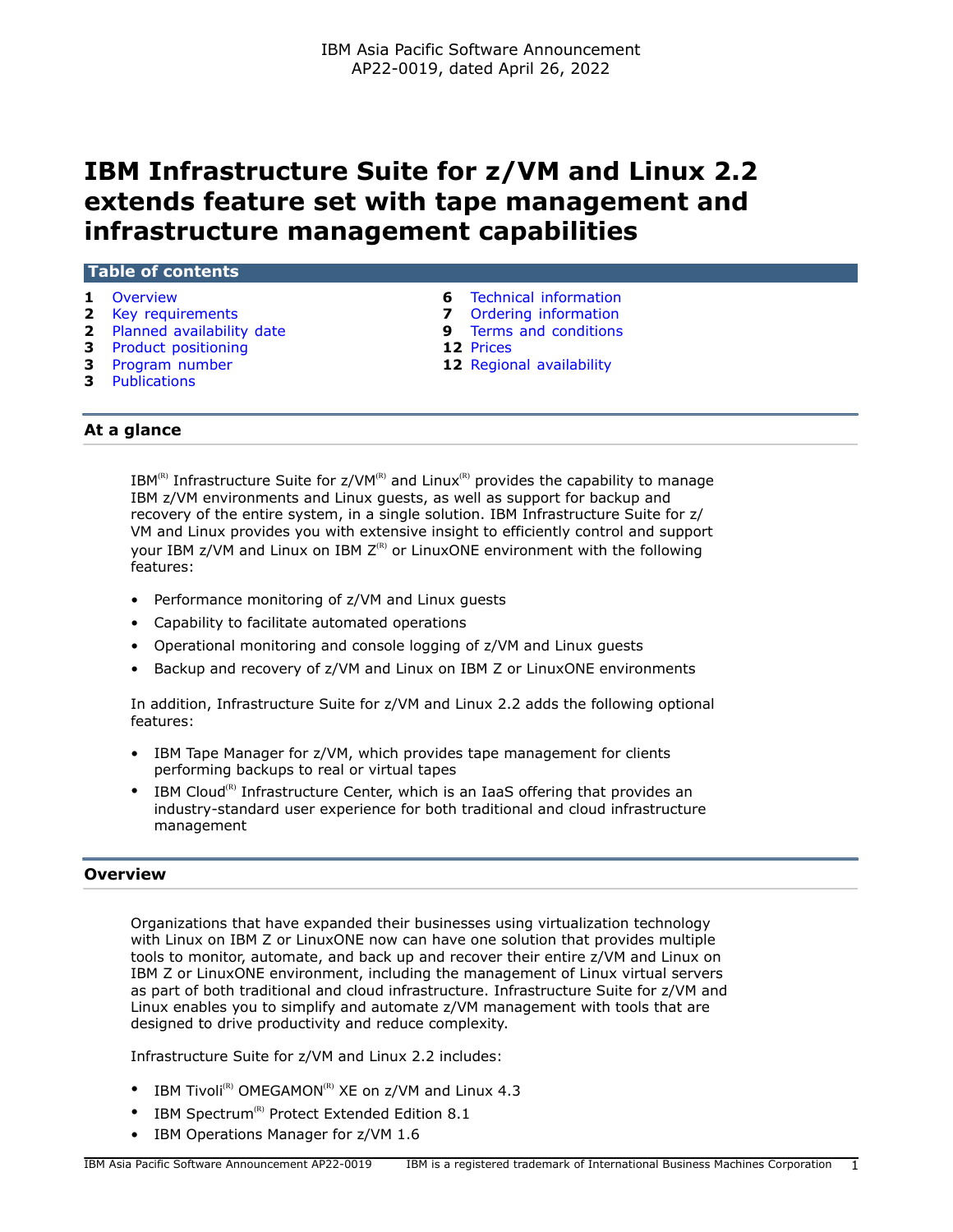• IBM Backup and Restore Manager for z/VM 1.3

In addition, the following optional, separately orderable features of Infrastructure Suite for z/VM and Linux 2.2 are now available:

- IBM Tape Manager for z/VM 1.3
- IBM Cloud Infrastructure Center 1.1.5, or later

Infrastructure Suite for z/VM and Linux 2.2 is designed to provide the following benefits:

- More effective performance monitoring by including z/VM and Linux data in customized views and historical data
- Faster problem identification from alert generation and automatic recovery
- Extensive console logging for z/VM and Linux virtual machines
- Backup and recovery for z/VM and Linux environments
- Tape management for real and virtual tape environments
- Management of Linux on IBM Z or LinuxONE virtual servers as part of both traditional and cloud infrastructure environments

For more information about the products in Infrastructure Suite for z/VM and Linux, see the following websites:

- [IBM Tivoli OMEGAMON XE on z/VM and Linux](https://www.ibm.com/products/omegamon-on-zvm-and-linux)
- [IBM Operations Manager for z/VM](https://www.ibm.com/products/operations-manager-for-zvm)
- [IBM Backup and Restore Manager for z/VM](https://www.ibm.com/products/backup-and-restore-manager-for-zvm)
- [IBM Spectrum Protect](https://www.ibm.com/products/data-protection-and-recovery)
- [IBM Tape Manager for z/VM](https://www.ibm.com/products/tape-manager-for-zvm)
- [IBM Cloud Infrastructure Center](https://www.ibm.com/products/cloud-infrastructure-center)

# <span id="page-1-0"></span>**Key requirements**

For details, see the [Hardware requirements](#page-5-1) and [Software requirements](#page-5-2) sections.

# <span id="page-1-1"></span>**Planned availability date**

April 29, 2022

Availability within a country is subject to local legal requirements.

# **Accessibility by people with disabilities**

Accessibility Compliance Reports (previously known as a VPAT) containing details on accessibility compliance to standards, including the Worldwide Consortium Web Content Accessibility Guidelines, European Standard EN 301 349, and US Section 508, can be found on the [IBM Accessibility Conformance Reports](https://www.ibm.com/able/product_accessibility/) website.

# **Engine-based Value Unit pricing**

Engine-based Value Unit pricing for IBM Infrastructure Suite for z/VM and Linux is designed to provide a decreasing price curve as hardware capacities and workload grow, which may help improve price and performance.

There may also be a price benefit when you grow your capacity. Additional capacity is not priced starting at the base with a higher price per unit. Instead, additional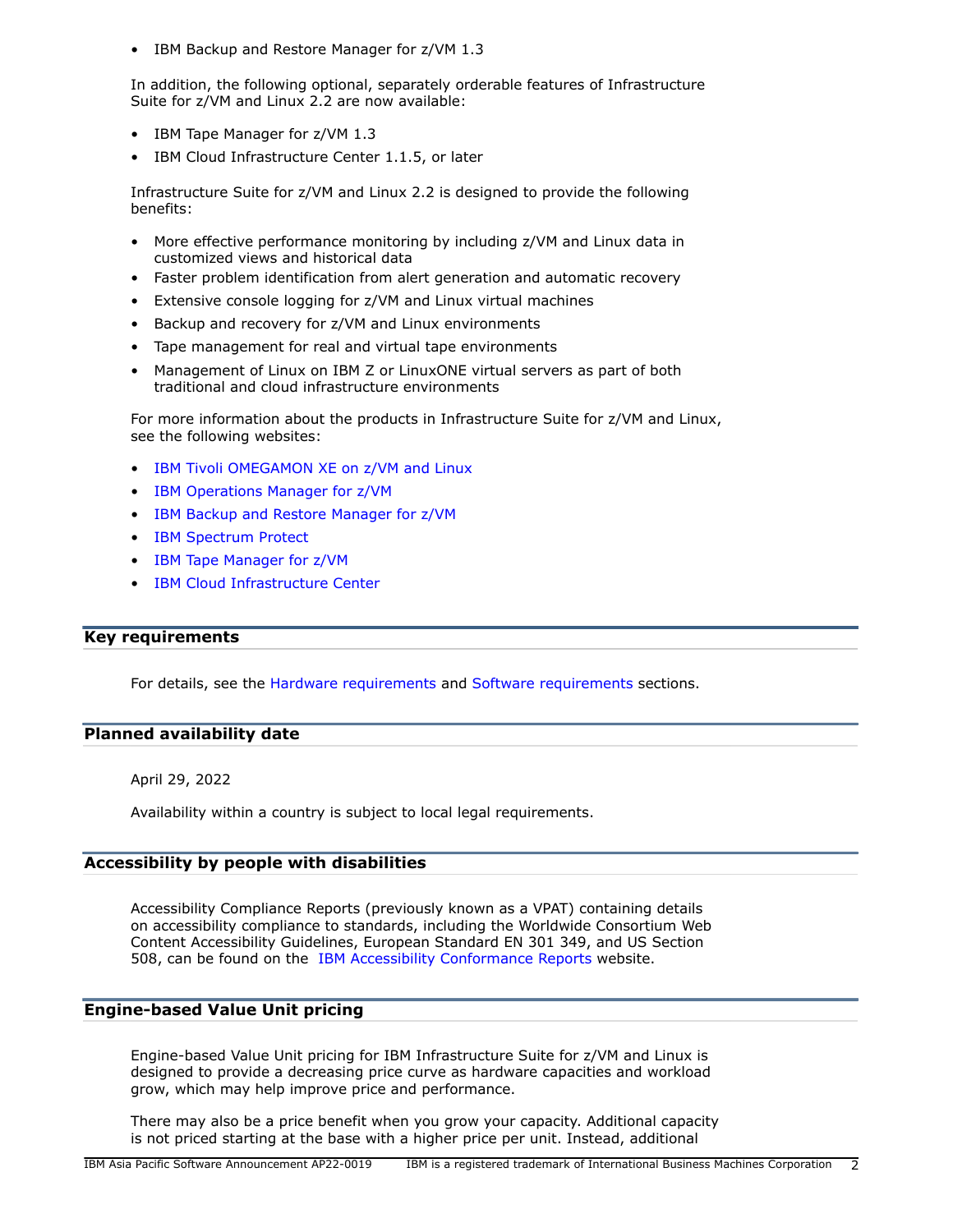capacity is priced starting at the capacity (engines) on which has already been installed.

**Note:** Value Units of a given product cannot be exchanged, interchanged, or aggregated with Value Units of another product.

# **IPLA and Subscription and Support considerations**

A no-charge Subscription and Support registration record will be established for each designated machine where IBM Infrastructure Suite for z/VM and Linux 2.2 is running. These no-charge Subscription and Support registration records will be linked to the billable Subscription and Support, and all billable Subscription and Support within the scope of the engine-based Value Units aggregation will be linked together.

Subscription and Support is an annual charge and should be kept at an annual term.

# <span id="page-2-0"></span>**Product positioning**

The value of Infrastructure Suite for z/VM and Linux 2.2 is full-featured management of the z/VM and Linux environment through the combination of performance monitoring and insight, operational monitoring and alerting, automation, backup and recovery, and management of Linux virtual servers as part of both traditional and cloud infrastructure. Infrastructure Suite for z/VM and Linux provides a broad spectrum of tools with integrated functionality designed to maintain a high level of service and reduce total cost of ownership for the z/VM environment.

### <span id="page-2-1"></span>**Program number**

| Program number     | <b>VRM</b> | Program name                                          |
|--------------------|------------|-------------------------------------------------------|
| 5698-K01           | 2.2.0      | <b>IBM Infrastructure Suite</b><br>for z/VM and Linux |
| 5698-K02           | 2.1.0      | IBM Infrastructure Suite<br>for z/VM and Linux S&S    |
| Program PID number |            | <b>Subscription and Support PID number</b>            |
| 5698-K01           |            | 5698-K02                                              |

### **Education support**

IBM training provides education to support many IBM offerings. Descriptions of courses for IT professionals and managers can be found on the [IBM Training and](http://www.ibm.com/services/learning/) [Skills](http://www.ibm.com/services/learning/) website.

Contact your IBM representative for course information.

### **Offering Information**

Product information is available on the [IBM Offering Information](http://www.ibm.com/common/ssi) website.

### <span id="page-2-2"></span>**Publications**

Publication delivery type legend:

• "E" - Electronic only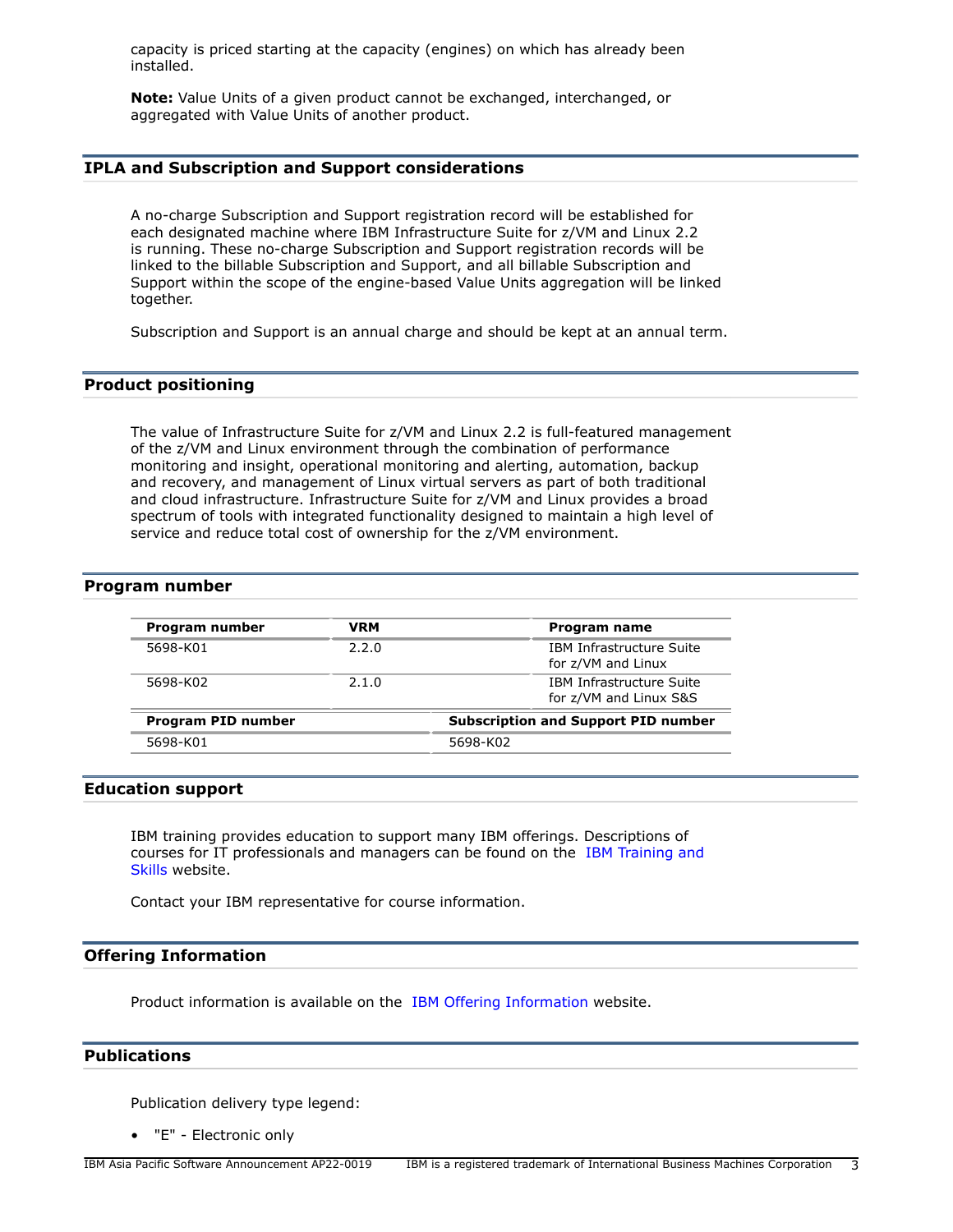### • "B" - Electronic, and Physical

The following publications are provided with IBM Infrastructure Suite for z/VM and Linux 2.2 (5698-K01):

| <b>Title</b>                                                                                    | <b>Order number</b> | <b>Delivery type</b> |
|-------------------------------------------------------------------------------------------------|---------------------|----------------------|
| <b>IBM Infrastructure Suite</b><br>for z/VM and Linux V2<br>Program Directory                   | GI13-5602           | E                    |
| <b>IBM Infrastructure Suite</b><br>for z/VM and Linux V2<br>License Information CD              | LC31-5701           | B                    |
| <b>IBM Tivoli OMEGAMON</b><br>XE on z/VM and Linux<br>Program Directory                         | GI11-4135           | E                    |
| <b>IBM Operations Manager</b><br>for z/VM Program<br>Directory                                  | GI10-8664           | E                    |
| IBM Backup and Restore<br>Manager for z/VM Program<br>Directory                                 | GI10-8662           | E                    |
| <b>IBM Tivoli OMEGAMON XE</b><br>on z/VM and Linux V4.3.0<br><b>Quick Start Guide</b>           | GI11-9441           | B                    |
| <b>IBM Infrastructure Suite</b><br>for z/VM and Linux- Cloud<br>Infrastructure Center<br>Readme | GI13-5822           | B                    |
| IBM Tape Manager for z/<br>VM Program Directory                                                 | GI10-8660           | E                    |
| IBM Tape Manager for z/<br>VM V2.2.0 Memo To User<br><b>CD</b>                                  | LCD8-2820           | B                    |
| <b>IBM Cloud Infrastructure</b><br>Center V2.2.0 Memo To<br>User CD                             | LCD8-2830           | B                    |
| IBM Tape Manager for z/<br>VM V2.2.0 Memo To User<br>CD                                         | LCD8-2840           | B                    |
| <b>IBM Cloud Infrastructure</b><br>Center V2.2.0 Memo To<br>User CD                             | LCD8-2850           | B                    |

# **Services**

### **IBM Systems Lab Services**

Systems Lab Services offers infrastructure services to help build hybrid cloud and enterprise IT solutions. From servers to storage systems and software, Systems Lab Services can help deploy the building blocks of a next-generation IT infrastructure to empower a client's business. Systems Lab Services consultants can perform infrastructure services for clients online or onsite, offering deep technical expertise, valuable tools, and successful methodologies. Systems Lab Services is designed to help clients solve business challenges, gain new skills, and apply best practices.

Systems Lab Services offers a wide range of infrastructure services for IBM Power $R$ ) servers, IBM Storage systems, IBM Z, and IBM LinuxONE. Systems Lab Services has a global presence and can deploy experienced consultants online or onsite around the world.

For assistance, contact Systems Lab Services at ibmsls@us.ibm.com.

To learn more, see the [IBM Systems Lab Services](https://www.ibm.com/it-infrastructure/services/lab-services) website.

## **IBM Consulting**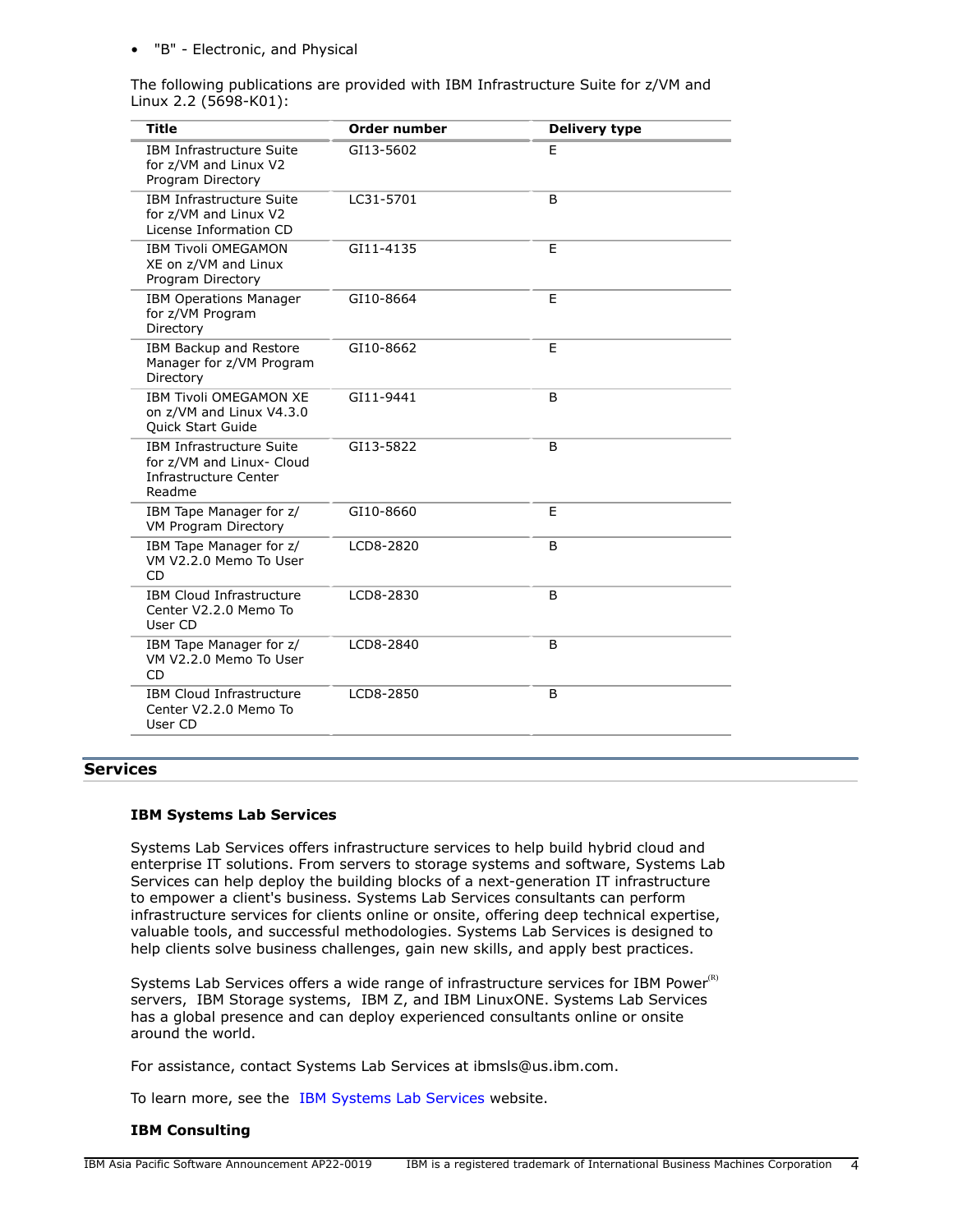As transformation continues across every industry, businesses need a single partner to map their enterprise-wide business strategy and technology infrastructure. IBM Consulting is the business partner to help accelerate change across an organization. IBM specialists can help businesses succeed through finding collaborative ways of working that forge connections across people, technologies, and partner ecosystems. IBM Consulting brings together the business expertise and an ecosystem of technologies that help solve some of the biggest problems faced by organizations. With methods that get results faster, an integrated approach that is grounded in an open and flexible hybrid cloud architecture, and incorporating technology from IBM Research<sup>(R)</sup> and IBM Watson<sup>(R)</sup> AI, IBM Consulting enables businesses to lead change with confidence and deliver continuous improvement across a business and its bottom line.

For additional information, see the [IBM Consulting](https://www.ibm.com/consulting) website.

# **IBM Technology Support Services (TSS)**

Get preventive maintenance, onsite and remote support, and gain actionable insights into critical business applications and IT systems. Speed developer innovation with support for over 240 open-source packages. Leverage powerful IBM analytics and AI-enabled tools to enable client teams to manage IT problems before they become emergencies.

TSS offers extensive IT maintenance and support services that cover more than one niche of a client's environment. TSS covers products from IBM and OEMs, including servers, storage, network, appliances, and software, to help clients ensure high availability across their data center and hybrid cloud environment.

For details on available services, see the [Technology support for hybrid cloud](https://www.ibm.com/services/technology-support) [environments](https://www.ibm.com/services/technology-support) website.

### **IBM Expert Labs**

Expert Labs can help clients accelerate their projects and optimize value by leveraging their deep technical skills and knowledge. With more than 20 years of industry experience, these specialists know how to overcome the biggest challenges to deliver business results that can have an immediate impact.

Expert Labs' deep alignment with IBM product development allows for a strategic advantage as they are often the first in line to get access to new products, features, and early visibility into roadmaps. This connection with the development enables them to deliver First of a Kind implementations to address unique needs or expand a client's business with a flexible approach that works best for their organization.

For additional information, see the [IBM Expert Labs](https://www.ibm.com/products/expertlabs) website.

# **IBM Security(R) Expert Labs**

With extensive consultative expertise on IBM Security software solutions, Security Expert Labs helps clients and partners modernize the security of their applications, data, and workforce. With an extensive portfolio of consulting and learning services, Expert Labs provides project-based and premier support service subscriptions.

These services can help clients deploy and integrate IBM Security software, extend their team resources, and help guide and accelerate successful hybrid cloud solutions, including critical strategies such as zero trust. Remote and on-premises software deployment assistance is available for IBM Cloud Pak $R<sup>(R)</sup>$  for Security, IBM Security QRadar<sup>(R)</sup>/QRoC, IBM Security SOAR/Resilient<sup>(R)</sup>, IBM i2<sup>(R)</sup>, IBM Security Verify, IBM Security Guardium<sup>(R)</sup>, and IBM Security MaaS360<sup>(R)</sup>.

For more information, contact Security Expert Labs at sel@us.ibm.com.

For additional information, see the [IBM Security Expert Labs](https://www.ibm.com/security/security-expert-labs) website.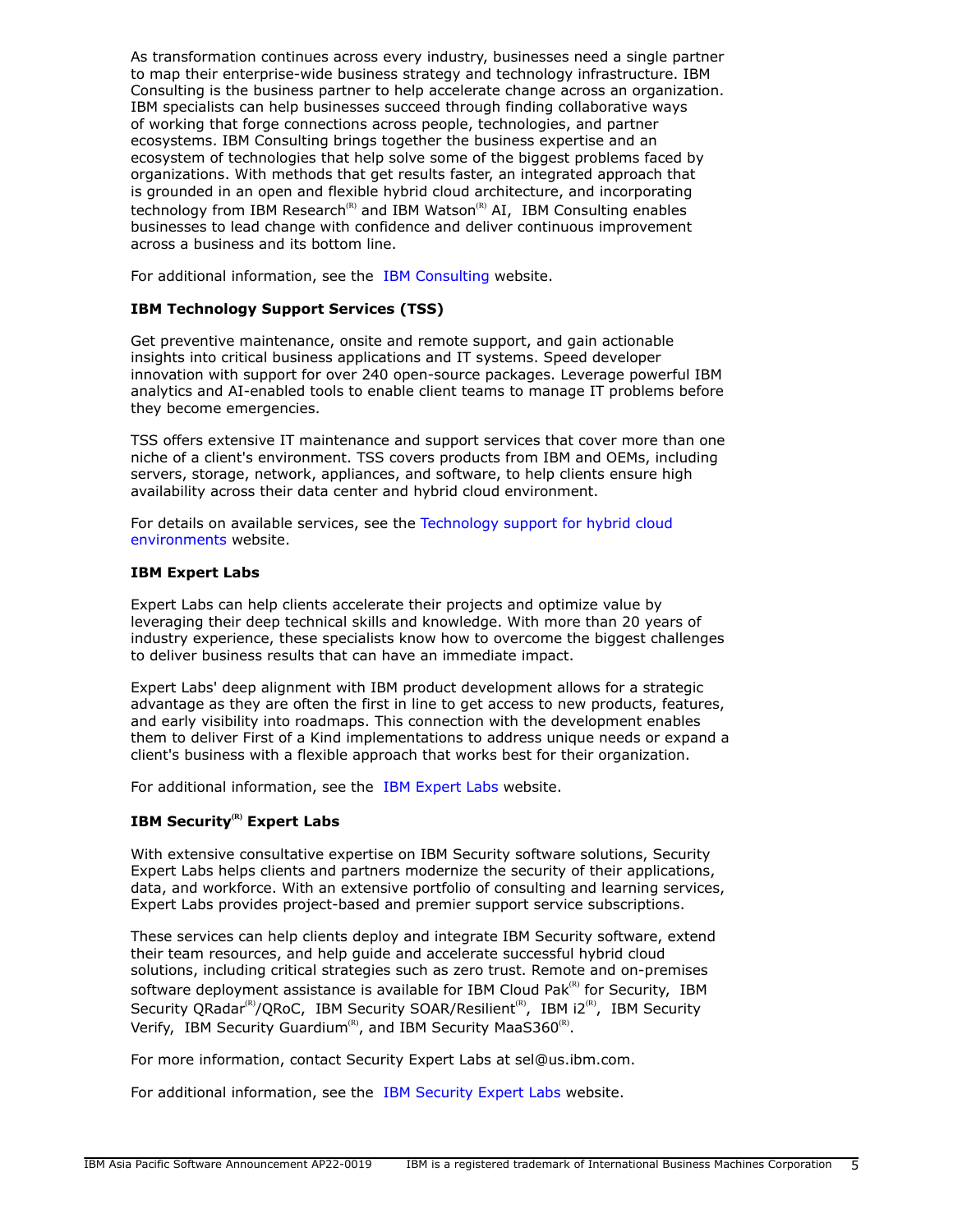# <span id="page-5-0"></span>**Technical information**

### **Specified operating environment**

### <span id="page-5-1"></span>*Hardware requirements*

Infrastructure Suite for z/VM and Linux is designed to operate on any hardware that supports the prerequisite software.

### <span id="page-5-2"></span>*Software requirements*

Both the IBM Tape Manager for z/VM and IBM Cloud Infrastructure Center features of Infrastructure Suite for z/VM and Linux require the base Infrastructure Suite.

Software requirements for the programs in Infrastructure Suite for z/VM and Linux are available at the following websites:

- [IBM Tivoli OMEGAMON XE on z/VM and Linux](https://www.ibm.com/software/reports/compatibility/clarity-reports/report/html/softwareReqsForProduct?deliverableId=D2DD63B0C3DA11E6A98AAE81A233E762&osPlatforms=Linux&duComponentIds=A000)
- [IBM Spectrum Protect Extended Edition](https://www.ibm.com/support/pages/node/84861)
- [IBM Operations Manager for z/VM](https://www.ibm.com/products/operations-manager-for-zvm)
- [IBM Backup and Restore Manager for z/VM](http://www.ibm.com/software/products/en/backup-restore-manager-for-zvm)
- [IBM Tape Manager for z/VM](https://www.ibm.com/products/tape-manager-for-zvm)
- [IBM Cloud Infrastructure Center](https://www.ibm.com/products/cloud-infrastructure-center)

### *IBM Support*

[IBM Support](https://www.ibm.com/support) is your gateway to technical support tools and resources that are designed to help you save time and simplify support. IBM Support can help you find answers to questions, download fixes, troubleshoot, submit and track problem cases, and build skills. Learn and stay informed about the transformation of IBM Support, including new tools, new processes, and new capabilities, by going to the [IBM Support Insider](https://www.ibm.com/support/insider).

### *Additional IBM support*

### **IBM Client Engineering for Systems**

Client Engineering for Systems is a framework for accelerating digital transformation. It helps you generate innovative ideas and equips you with the practices, technologies, and expertise to turn those ideas into business value in weeks. When you work with Client Engineering for Systems, you bring pain points into focus. You empower your team to take manageable risks, adopt leading technologies, speed up solution development, and measure the value of everything you do. Client Engineering for Systems has experts and services to address a broad array of use cases, including capabilities for business transformation, hybrid cloud, analytics and AI, infrastructure systems, security, and more. Contact Client Engineering for Systems at sysgarage@ibm.com.

### **Planning information**

# *Packaging*

The programs in this announcement are distributed with the following content:

- Basic machine-readable material
- Program Directory
- License Information
- IBM International Program License Agreement (IPLA)
- IBM Agreement for Acquisition of Software Maintenance (IAASM)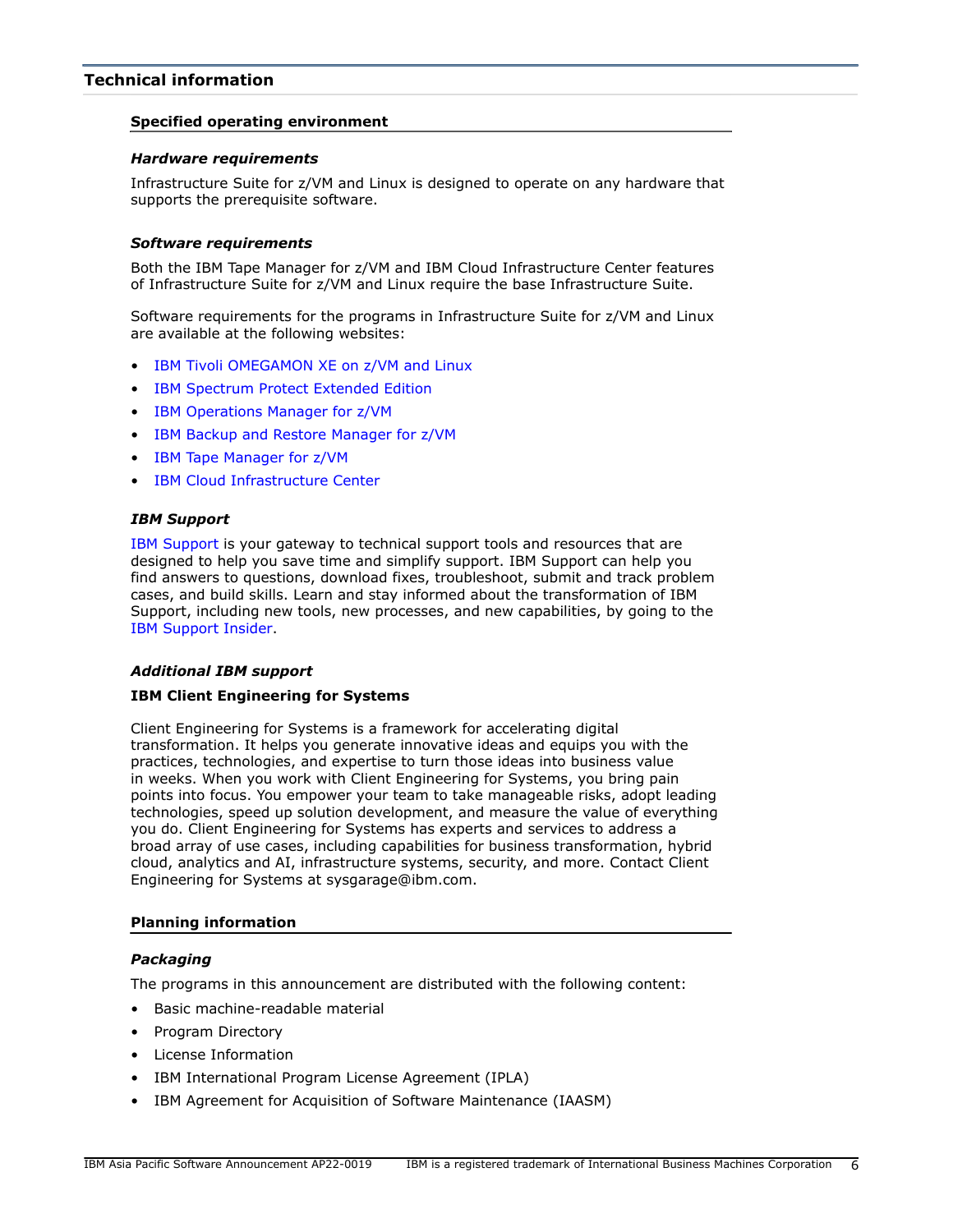### **Direct client support**

For technical support or assistance, contact your IBM representative or go to the [IBM Support](http://www.ibm.com/support) website.

### **Security, auditability, and control**

The announced program uses the security and auditability features of the host operating system software.

The client is responsible for evaluation, selection, and implementation of security features, administrative procedures, and appropriate controls in application systems and communication facilities.

### <span id="page-6-0"></span>**Ordering information**

Consult your IBM representative or IBM Business Partner.

The programs in this announcement all have Value Unit-Based pricing.

| Program number | Program name                                   | <b>Value Unit exhibit</b> |
|----------------|------------------------------------------------|---------------------------|
| 5698-K01       | IBM Infrastructure Suite<br>for z/VM and Linux | VUE021                    |

For each IBM Z IPLA program with Value Unit pricing, the quantity of that program needed to satisfy applicable IBM terms and conditions is referred to as the *required license capacity.* Your required license capacity is based upon the following factors:

- The IBM Z IPLA program you select.
- The applicable Value Unit Exhibit.
- The applicable terms.
- Whether your current mainframes are full capacity or sub-capacity.

# **Value Unit exhibit VUE021**

Engine-based Value Units for a specified number of engines are determined by the following table:

| Level            | <b>Engines</b><br>minimum | <b>Engines</b><br>maximum | <b>Value Units per</b><br>engine |
|------------------|---------------------------|---------------------------|----------------------------------|
| From 1 to 3      |                           |                           | 10                               |
| From 4 to 6      |                           | 6                         | q                                |
| From 7 to 9      |                           | 9                         | 8                                |
| From 10 to 12    | 10                        | 12                        |                                  |
| From 13 to 16    | 13                        | 16                        | 6                                |
| From 17 to 20    | 17                        | 20                        | 5                                |
| From 21 to 25    | 21                        | 25                        |                                  |
| For more than 25 | 26                        |                           |                                  |

#### **Charge metric**

The charge metrics for this licensed product can be found in the following License Information document:

| Program identifier | <b>License Information</b><br>document title   | <b>License Information</b><br>document number |
|--------------------|------------------------------------------------|-----------------------------------------------|
| 5698-K01           | IBM Infrastructure Suite<br>for z/VM and Linux | L-AADS-C7YRU4                                 |

Select your language of choice and scroll down to the Charge Metrics section. Follow-on releases, if any, may have updated terms. See the [License Information](https://www.ibm.com/software/sla/sladb.nsf/search?OpenForm) [documents](https://www.ibm.com/software/sla/sladb.nsf/search?OpenForm) website for more information.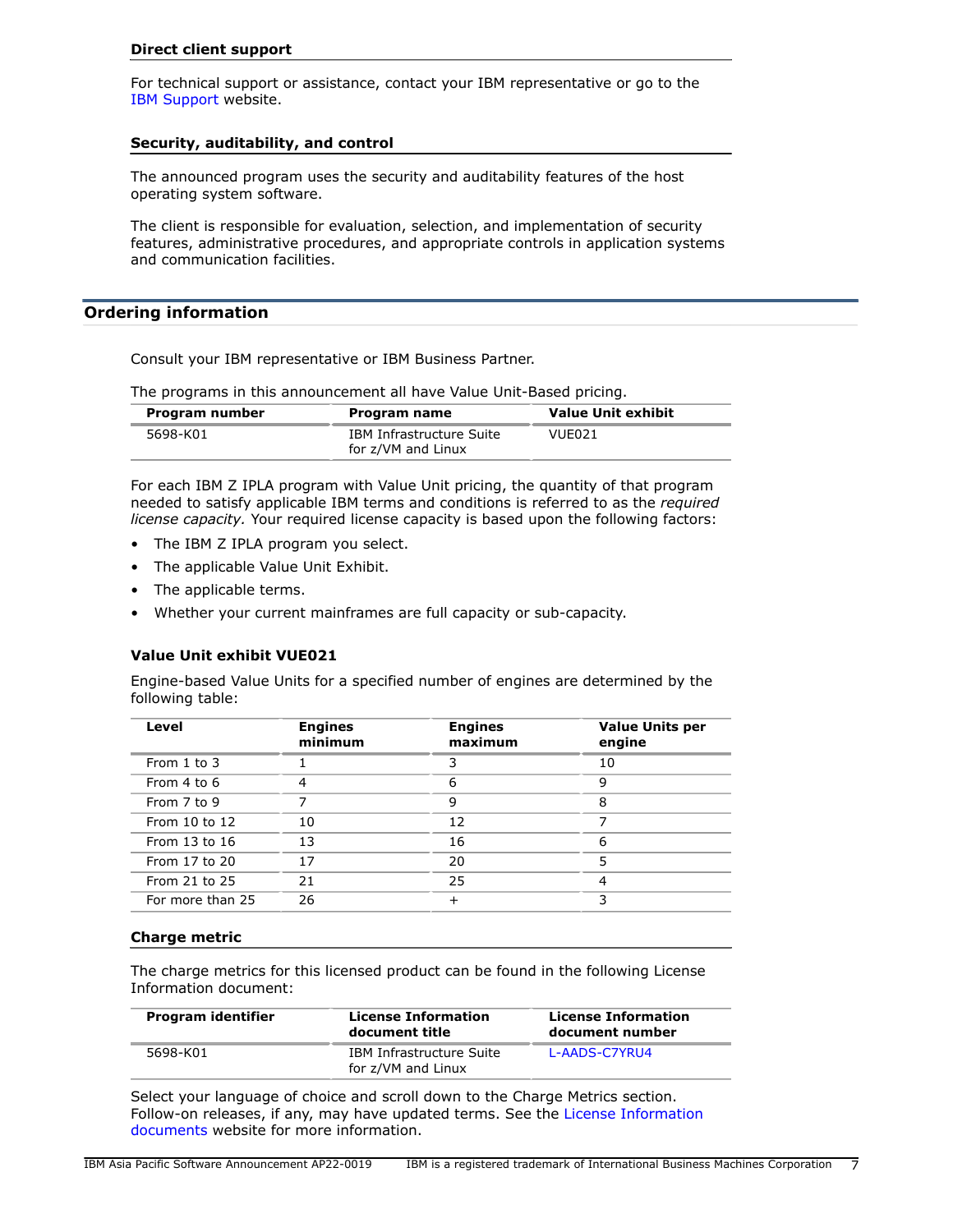To order, specify the program ID number and the appropriate license or charge option.

# **Program name: IBM Infrastructure Suite for z/VM and Linux 2.2**

# **Program ID: 5698-K01**

| <b>Entitlement identifier</b> | <b>Description</b>                                | <b>License option/Pricing</b><br>metric        |
|-------------------------------|---------------------------------------------------|------------------------------------------------|
| S018JH3                       | Infrastructure Ste z/VM<br>V2                     | Basic OTC, Per Value Unit                      |
|                               |                                                   | Basic OTC, per Processor-<br>day TUC           |
|                               |                                                   |                                                |
| <b>Entitlement identifier</b> | <b>Description</b>                                | <b>License option/Pricing</b><br>metric        |
| S018M9J                       | IISz - Tape Manager for z/<br>VM                  | Basic OTC, Per Value Unit                      |
|                               |                                                   | Basic OTC, per Processor-<br>day TUC           |
|                               |                                                   |                                                |
| <b>Entitlement identifier</b> | <b>Description</b>                                | <b>License option/Pricing</b><br>metric        |
| S018M9K                       | IISz - Cloud Infrastructure                       | Basic OTC, Per Value Unit                      |
|                               |                                                   | Basic OTC, per Processor-<br>day TUC           |
|                               |                                                   |                                                |
| <b>Orderable supply ID</b>    | <b>Description</b>                                | Language                                       |
| S018JH4                       | IBM Infrastructure Suite<br>for z/VM and Linux V2 | English                                        |
| S018MBB                       | IISz - Tape Mgr for z/VM                          | English                                        |
| S018MB9                       | IISz - Cloud Infrastructure                       | English                                        |
|                               | Subscription and Support Program ID: 5698-K02     |                                                |
| <b>Entitlement identifier</b> | <b>Description</b>                                | <b>License option/Pricing</b><br>metric        |
| S018JK3                       | Infrastruct Ste z/VM V2<br>S&S                    | Basic ASC, per Value Unit<br>SW S&S            |
|                               |                                                   | No charge, decline SW<br><b>S&amp;S</b>        |
|                               |                                                   | No charge SW S&S<br>registration               |
|                               |                                                   |                                                |
| <b>Entitlement identifier</b> | <b>Description</b>                                | <b>License option/Pricing</b><br>metric        |
| S018MB4                       | IISz - Tape Mgr for z/VM<br>S&S                   | Basic ASC, per Value Unit<br>SW S&S            |
|                               |                                                   | No charge, decline SW<br><b>S&amp;S</b>        |
|                               |                                                   | No charge SW S&S<br>registration               |
|                               |                                                   |                                                |
| <b>Entitlement identifier</b> | <b>Description</b>                                | <b>License option/Pricing</b><br>metric        |
| S018MB3                       | IISz - Cloud Infrastruct<br><b>S&amp;S</b>        | Basic ASC, per Value Unit<br><b>SW S&amp;S</b> |
|                               |                                                   | No charge, decline SW<br><b>S&amp;S</b>        |
|                               |                                                   | No charge SW S&S<br>registration               |
|                               |                                                   |                                                |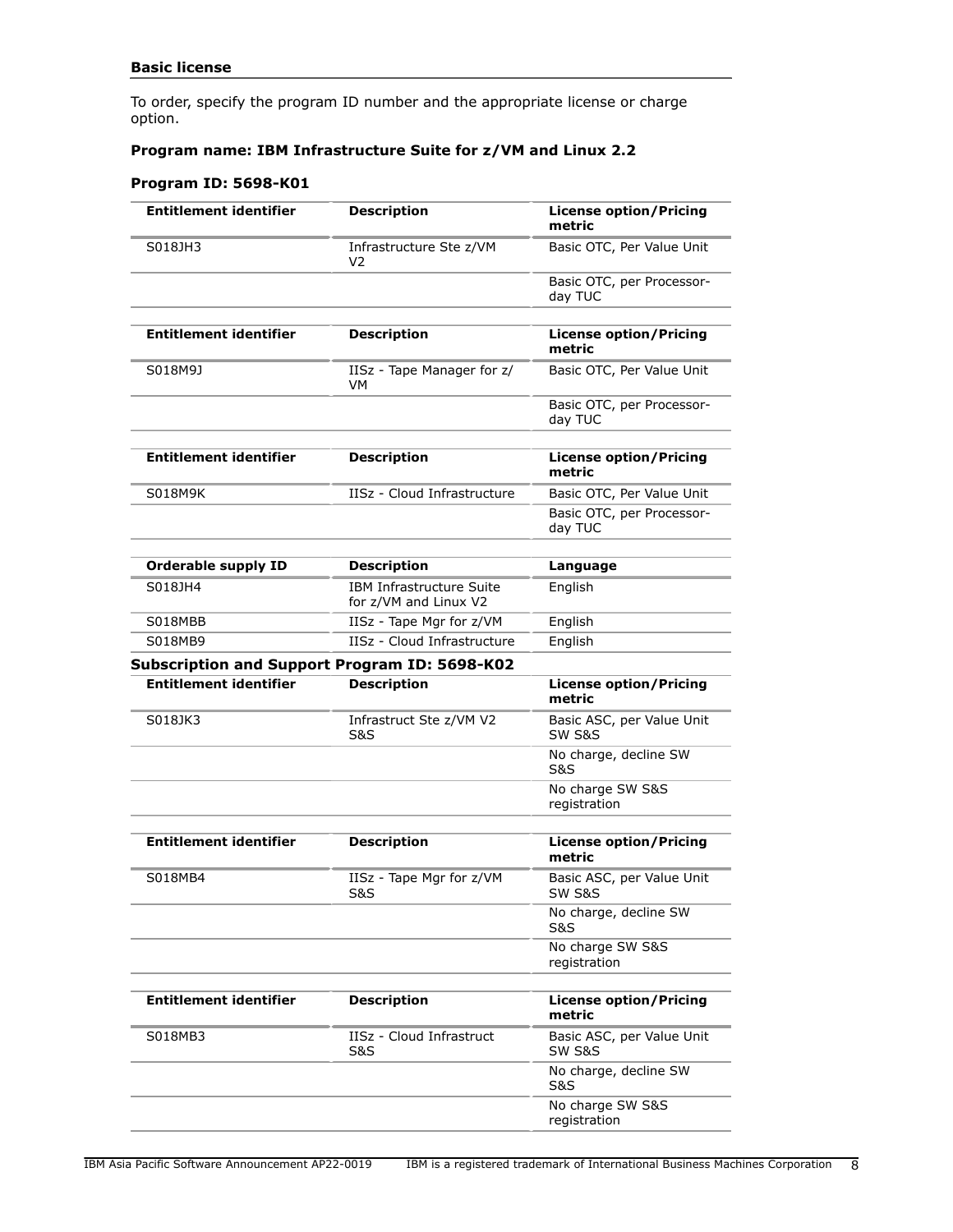| Orderable supply ID | <b>Description</b>                                              | Language |
|---------------------|-----------------------------------------------------------------|----------|
| S018JH7             | <b>IBM Infrastructure Suite</b><br>for z/VM and Linux V2<br>S&S | English  |
| S018MB6             | IISz - Tape Mgr for z/VM<br>S&S                                 | English  |
| S018MB5             | IISz - Cloud Infrastruct<br>S&S                                 | English  |

# **On/Off CoD**

IBM Infrastructure Suite for z/VM and Linux 2.2 is eligible for On/Off CoD with a temporary use charge calculated based on MSUs per-day usage.

### **Program name: IBM Infrastructure Suite for z/VM and Linux 2.2**

### **Program number: 5698-K01**

| <b>Entitlement identifier</b> | <b>Description</b>            | <b>License option/Pricing</b><br>metric |
|-------------------------------|-------------------------------|-----------------------------------------|
| S018JH3                       | Infrastructure Ste z/VM<br>V2 | Basic OTC, per Processor-<br>day TUC    |

# <span id="page-8-0"></span>**Terms and conditions**

The information provided in this announcement letter is for reference and convenience purposes only. The terms and conditions that govern any transaction with IBM are contained in the applicable contract documents such as the IBM International Program License Agreement, IBM International Passport Advantage<sup>(R)</sup> Agreement, and the IBM Agreement for Acquisition of Software Maintenance.

### **Licensing**

IBM International Program License Agreement including the License Information document and Proof of Entitlement (PoE) govern your use of the program. PoEs are required for all authorized use.

### **Software Maintenance**

The following agreement applies for Software Subscription and Support (Software Maintenance) and does not require client signatures:

• IBM Agreement for Acquisition of Software Maintenance (Z125-6011)

These programs are licensed under the IBM Program License Agreement (IPLA) and the associated Agreement for Acquisition of Software Maintenance, which provide for support with ongoing access to releases and versions of the program. These programs have a one-time license charge for use of the program and an annual renewable charge for the enhanced support that includes telephone assistance (voice support for defects during normal business hours), as well as access to updates, releases, and versions of the program as long as support is in effect.

Maintenance for the following components of IBM Infrastructure Suite for z/VM and Linux is available on IBM Fix Central:

- Spectrum Protect Extended Edition
- Linux on IBM Z installables of Tivoli OMEGAMON XE on z/VM and Linux
- Cloud Infrastructure Center

For more information visit the [Fix Central](http://www.ibm.com/support/fixcentral/) website.

Maintenance for the VM/SES installables of the following components of Infrastructure Suite for z/VM and Linux can be ordered via Shopz: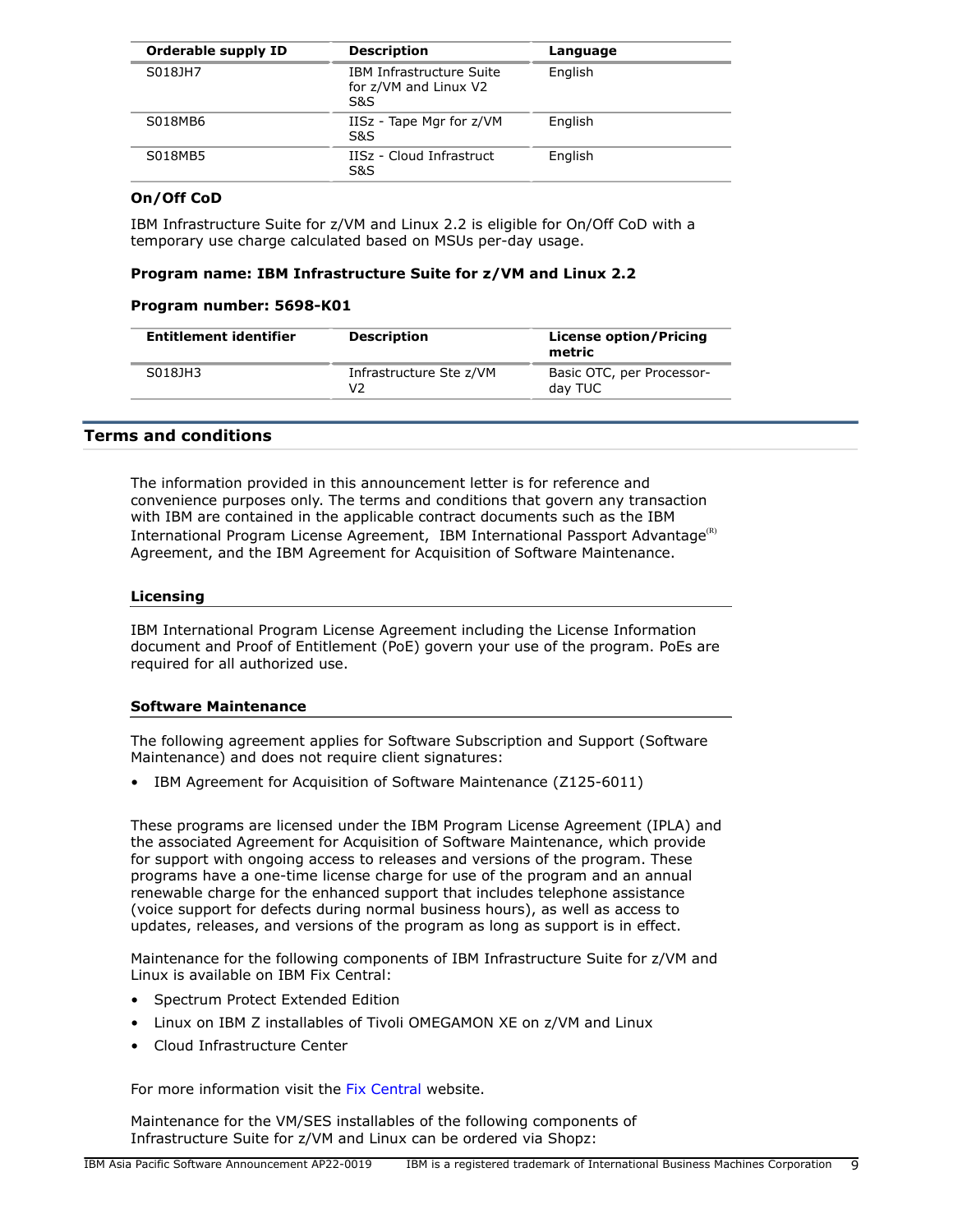- Tivoli OMEGAMON XE on z/VM and Linux
- Operations Manager for z/VM
- Backup and Restore Manager for z/VM
- Tape Manager for z/VM

For more information visit the [Shopz](https://www14.software.ibm.com/webapp/ShopzSeries/ShopzSeries.jsp) website.

IBM System  $z^{(R)}$  Operational Support Services - SoftwareXcel is an option if you desire added services.

### **License Information number**

The following License Information document applies to the offering in this announcement:

| Program identifier | <b>License Information</b><br>document title   | <b>License Information</b><br>document number |
|--------------------|------------------------------------------------|-----------------------------------------------|
| 5698-K01           | IBM Infrastructure Suite<br>for z/VM and Linux | L-AADS-C7YRU4                                 |

Follow-on releases, if any, may have updated terms. See the [License Information](https://www.ibm.com/software/sla/sladb.nsf/search?OpenForm) [documents](https://www.ibm.com/software/sla/sladb.nsf/search?OpenForm) website for more information.

### **Limited warranty applies**

Yes

### **Limited warranty**

IBM warrants that when the program is used in the specified operating environment, it will conform to its specifications. The warranty applies only to the unmodified portion of the program. IBM does not warrant uninterrupted or error-free operation of the program or that IBM will correct all program defects. You are responsible for the results obtained from the use of the program.

IBM provides you with access to IBM databases containing information on known program defects, defect corrections, restrictions, and bypasses at no additional charge. For further information, see the [IBM Support Guide](http://www.ibm.com/support/customercare/sas/f/handbook/home.html).

IBM will maintain this information for at least one year after the original licensee acquires the program (warranty period).

### **Program technical support**

### **Standard support**

Technical support of a program product version or release will be available for a minimum of three years from the planned availability date, as long as your Software Subscription and Support is in effect.

This technical support allows you to obtain assistance (by telephone or electronic means) from IBM for product-specific, task-oriented questions regarding the installation and operation of the program product. Software Subscription and Support also provides you with access to updates (modifications or fixes), releases, and versions of the program. You will be notified, through an announcement letter, of discontinuance of support with 12 months' notice.

If you require additional technical support from IBM, including an extension of support beyond the discontinuance date, contact your IBM representative or IBM Business Partner. This extension may be available for a fee.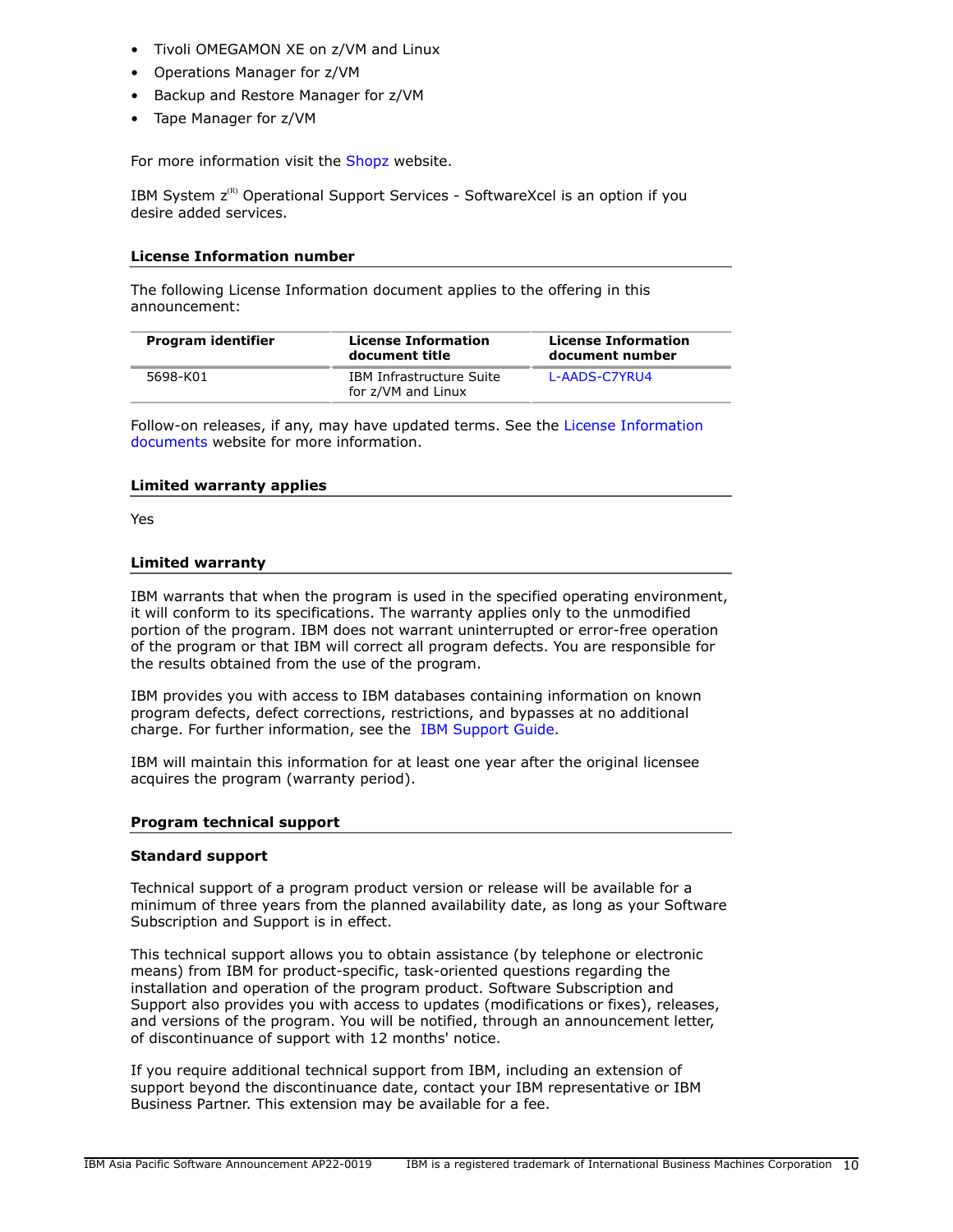For additional information on the IBM Software Support Lifecycle Policies, see the [Standard and enhanced IBM support lifecycle policies](http://www.ibm.com/software/support/lifecycle/lc-policy.html) website.

### **Money-back guarantee**

If for any reason you are dissatisfied with the program and you are the original licensee, you may obtain a refund of the amount you paid for it, if within 30 days of your invoice date you return the program and its PoE to the party from whom you obtained it. If you downloaded the program, you may contact the party from whom you acquired it for instructions on how to obtain the refund.

For clarification, note that for programs acquired under any of IBM's On/Off Capacity on Demand (On/Off CoD) software offerings, this term does not apply since these offerings apply to programs already acquired and in use by you.

### **Volume orders (IVO)**

No

### **Passport Advantage applies**

No

### **Usage restrictions**

Yes

For usage restrictions, see the License Information documents listed in this [Terms](#page-8-0) [and conditions](#page-8-0) section.

### **Software Subscription and Support applies**

Yes. During the Software Subscription and Support period, for the unmodified portion of a program, and to the extent problems can be recreated in the specified operating environment, IBM will provide the following:

- Defect correction information, a restriction, or a bypass.
- Program updates: Periodic releases of collections of code corrections, fixes, functional enhancements and new versions and releases to the program and documentation.
- Technical assistance: A reasonable amount of remote assistance by telephone or electronically to address suspected program defects. Technical assistance is available from the IBM support center in the organization's geography.

Additional details regarding Technical Assistance, which includes IBM contact information, are provided in the [IBM Support Guide](http://www.ibm.com/support/customercare/sas/f/handbook/home.html).

Software Subscription and Support does not include assistance for:

- The design and development of applications.
- Your use of programs in other than their specified operating environment.
- Failures caused by products for which IBM is not responsible under the IBM Agreement for Acquisition of Software Maintenance.

Software Subscription and Support is provided only if the program is within its support timeframe as specified in the Software Support Lifecycle policy for the program.

### **Variable charges apply**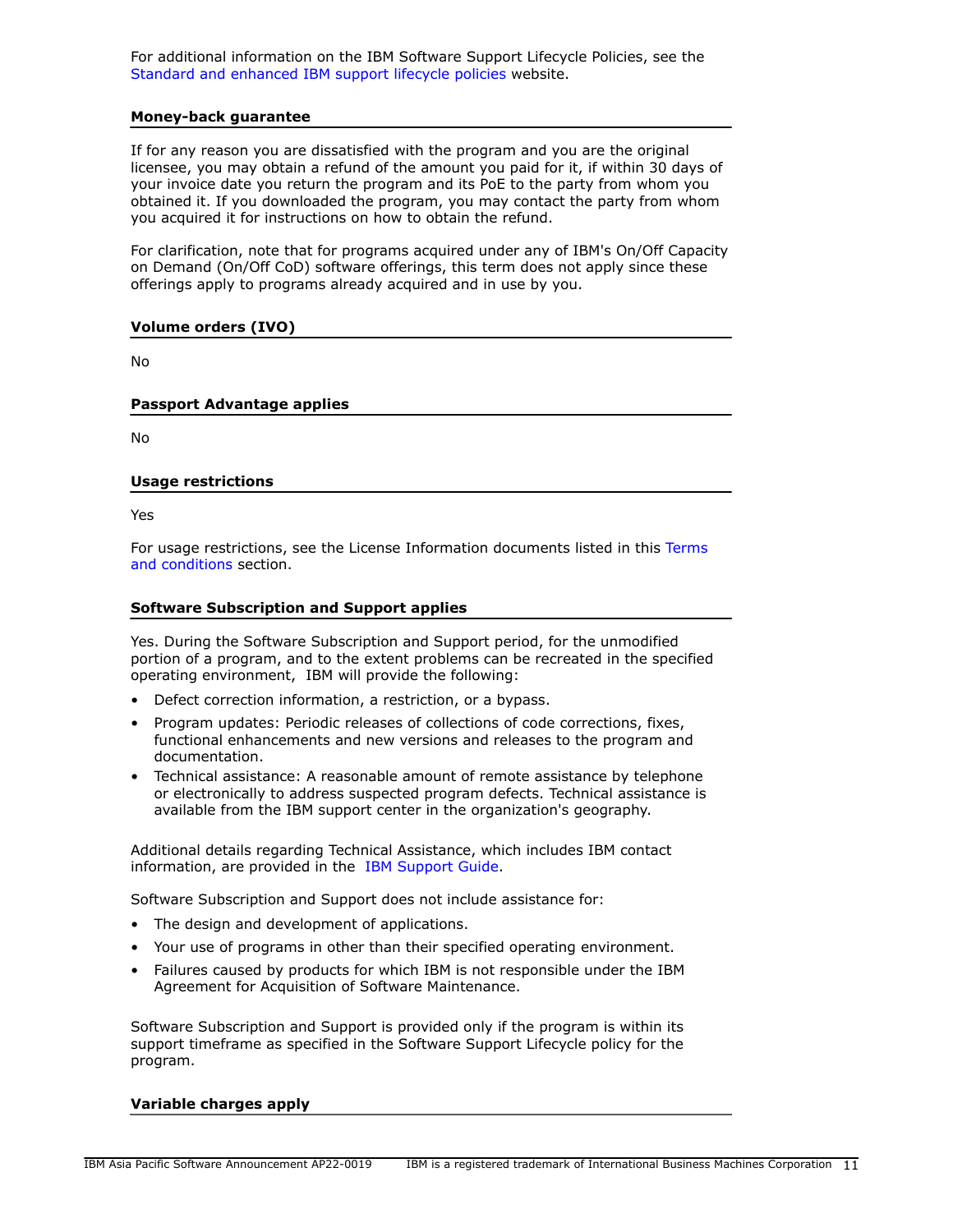### **Educational allowance available**

15% to qualified educational institution clients.

### **On/Off CoD**

To be eligible for On/Off CoD pricing, you must be enabled for temporary capacity on the corresponding hardware, and the required contract, Attachment for IBM System z On/Off Capacity on Demand (Z125-7883) must be signed prior to use.

### **Statement of good security practices**

IT system security involves protecting systems and information through intrusion prevention, detection, and response to improper access from within and outside your enterprise. Improper access can result in information being altered, destroyed, or misappropriated or can result in misuse of your systems to attack others. Without a comprehensive approach to security, no IT system or product should be considered completely secure and no single product or security measure can be completely effective in preventing improper access. IBM systems and products are designed to be part of a regulatory compliant, comprehensive security approach, which will necessarily involve additional operational procedures, and may require other systems, products, or services to be most effective.

**Important:** IBM does not warrant that any systems, products, or services are immune from, or will make your enterprise immune from, the malicious or illegal conduct of any party.

### <span id="page-11-0"></span>**Prices**

For all local charges, contact your IBM representative.

#### **IBM Global Financing**

IBM Global Financing offers competitive financing to credit-qualified clients to assist them in acquiring IT solutions. Offerings include financing for IT acquisition, including hardware, software, and services, from both IBM and other manufacturers or vendors. Offerings (for all client segments: small, medium, and large enterprise), rates, terms, and availability can vary by country. Contact your local IBM Global Financing organization or go to the [IBM Global Financing](http://www.ibm.com/financing) website for more information.

IBM Global Financing offerings are provided through IBM Credit LLC in the United States, and other IBM subsidiaries and divisions worldwide to qualified commercial and government clients. Rates are based on a client's credit rating, financing terms, offering type, equipment type, and options, and may vary by country. Other restrictions may apply. Rates and offerings are subject to change, extension, or withdrawal without notice.

Financing from IBM Global Financing helps you preserve cash and credit lines, enables more technology acquisition within current budget limits, can help accelerate implementation of economically attractive new technologies, offers payment and term flexibility, and can help match project costs to projected benefits. Financing is available worldwide for credit-qualified clients.

# <span id="page-11-1"></span>**Regional availability**